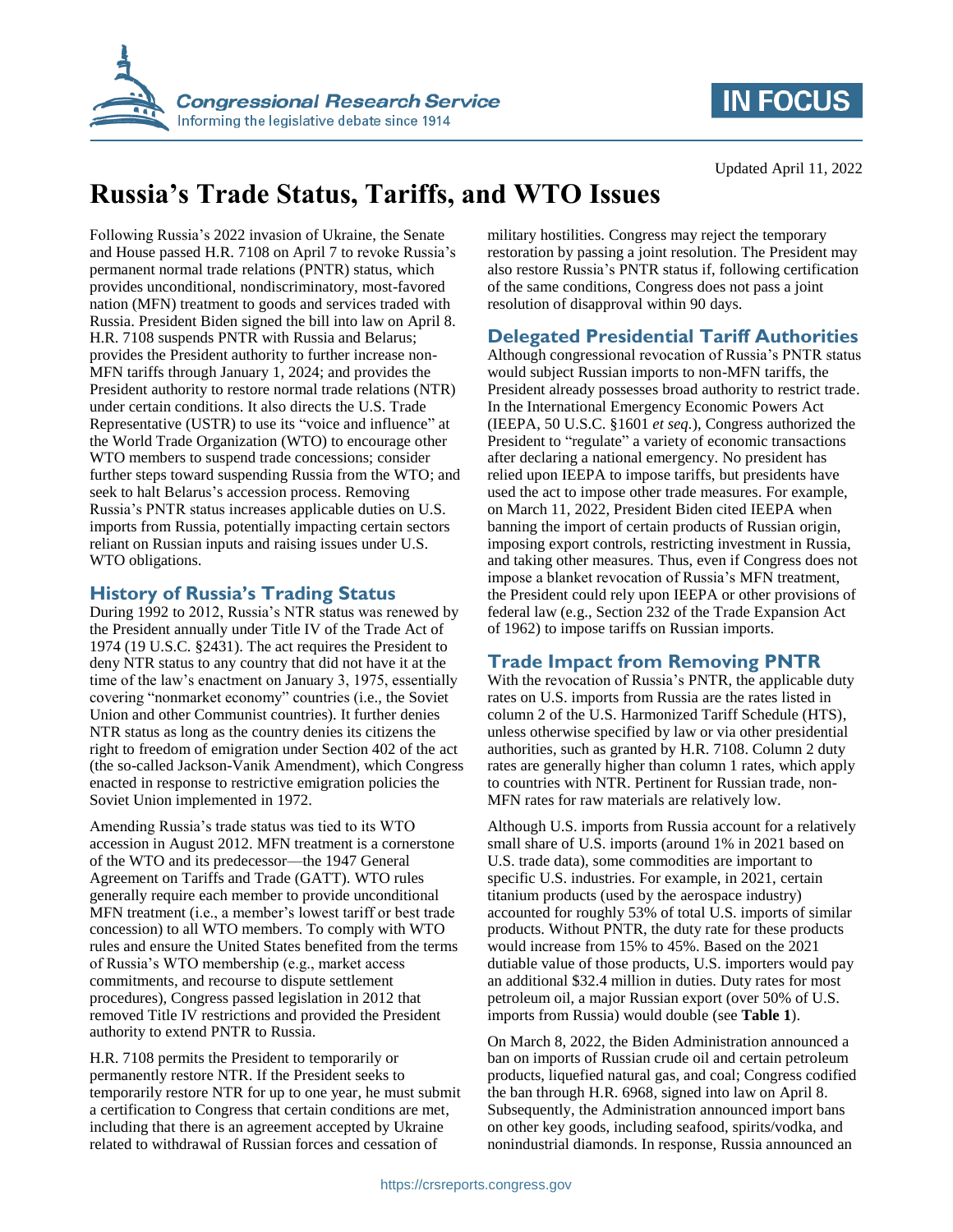export ban on over 200 products, including medical equipment, agricultural machinery, and grains.

It is difficult to estimate the direct impact on prices from tariff increases, partly because U.S. importers may source from other countries to offset possible increased costs. Industries reliant on Russian inputs would be impacted more, and could face disruption to their supply chains if businesses decide to stop sourcing from Russia altogether.

#### <span id="page-1-0"></span>**Table 1. Change in Duty Rates for Top U.S. Imports from Russia**

| <b>Product</b>                                                        | Column I       | Column 2     |
|-----------------------------------------------------------------------|----------------|--------------|
| Distillate and residual petroleum<br>fuel oil testing <25 degrees API | $0.0525/bbl^a$ | 0.21/bbl     |
| Crude petroleum oil                                                   | 0.105/bbl      | 0.21/bbl     |
| Distillate and residual petroleum<br>fuel oil testing >25 degrees API | 0.105/bbl      | 0.21/bbl     |
| Unwrought or powdered<br>palladium                                    | Free           | Free         |
| Light oil motor fuel                                                  | 0.525/bbl      | 1.05/bbl     |
| Nonalloy pig iron                                                     | Free           | $$1.11$ /ton |
| Crabs                                                                 | Free           | Free         |
| Semifinished iron or nonalloy<br>steelb                               | Free           | 20%          |
| Unwrought or powdered Rhodium                                         | Free           | Free         |
| Enriched uranium and other<br>radioactive chemical elements           | Free           | Free         |

**Source: CRS analysis of U.S. International Trade Commission.** Dataweb data and Harmonized Tariff Schedule of the United States. **Notes:** a. bbl = barrel; b. product subject to 25% Section 232 tariffs.

The European Union (EU) announced additional trade restrictions with the revocation of Russia's MFN status on March 15, 2022, following earlier action by Ukraine and Canada. Other G-7 countries and "like-minded partners" (e.g., Albania, Australia, South Korea, and New Zealand) announced similar intentions. The coordinated action may compound potential impacts on the Russian economy and global supply chains, depending on any accompanying tariff increases. Canada, in its revocation of MFN, imposed additional tariffs of 35% on nearly all goods from Russia and Belarus, while the UK imposed a 35% tariff hike on key Russian goods. The EU opted not to increase tariffs, but issued various import or export bans, deeming it "quicker and more effective" than preparing a new tariff schedule.

### **WTO Issues**

Collective action by the United States and allies would limit Russia benefiting from MFN treatment under its WTO membership. There is limited precedent for rescinding PNTR for a major trading partner; however, the United States has delayed (e.g., Moldova) or withheld NTR (e.g., Cuba) for some WTO members. North Korea, a non-WTO member, is the only other country currently without NTR. Key policy questions linked to revocation of MFN include the scope (e.g., tariffs caps), duration, and authorities for revocation and possible reinstatement.

When the United States announced its intent to withdraw Russia's MFN treatment, it indicated it would rely on Article XXI of the GATT, the so-called national security exception, to justify this action. Article XXI allows WTO members to take WTO-inconsistent measures to ensure their "essential security" when there is an "emergency in international relations" or to implement their "obligations under the United Nations Charter for the maintenance of international peace and security." Ukraine, Canada, and 13 other WTO members also cited Article XXI as the legal basis on which they intend to rely when revoking MFN.

Russia may retaliate by revoking MFN for other WTO members or pursuing WTO dispute settlement. Russia has argued that the United States and others have violated their WTO obligations by removing its MFN treatment. If WTO members invoke GATT Article XXI during a WTO dispute, panels will likely assess whether the measures taken "are so remote from, or unrelated to" the justification offered to support the revocation of MFN. Given this relatively low level of scrutiny, it is unlikely that a panel would rule against a WTO member that justified revocation of MFN on the grounds of an "emergency in international relations," or a need to meet its "obligations under the United Nations Charter for the maintenance of international peace and security."

### **Suspending or Expelling Russia from the WTO**

Ukraine has urged WTO members to suspend Russia's participation in the WTO over its "violation of the purpose and principles" of the organization. Provisions in H.R. 7108 and some experts call for suspending Russia from the WTO. However, no WTO rules expressly address suspension. In addition, no mechanism exists to expel members, but WTO members could seek to amend the Marrakesh Agreement Establishing the WTO to create one. This would likely face significant obstacles, as WTO decisions are generally made by consensus among the 164 members. Amending a WTO agreement requires the support of two-thirds of members; if a WTO member refuses to comply, three-fourths of the membership could vote to apply the decision and dissenting members "shall be free to withdraw from the WTO or to remain ... with the consent of the Ministerial Conference." Some experts view a coordinated suspension of trade benefits as achieving the same effect as expelling Russia, but through a "more practical" approach. Others point to revoking MFN as primarily a symbolic gesture, questioning the impact and whether it would undermine the WTO. For each of these options, a key issue is under what conditions the United States and others might reinstate Russia's trading status.

#### **Russia's Potential Withdrawal from the WTO**

The State Duma, the lower house of Russia's parliament, is considering legislation to withdraw from the WTO. Under Article XV of the Marrakesh Agreement, any member may withdraw. A withdrawal takes effect six months after the WTO Director-General receives written notice. If Russia withdraws from the WTO, no WTO member, including the United States, will be under a legal obligation to extend MFN to Russia. In this case, Congress would not need to make revocation of PNTR temporary to address the current crisis, but could introduce legislation to subject Russia to other treatment on a permanent basis.

**Cathleen D. Cimino-Isaacs**, Specialist in International Trade and Finance **Nina M. Hart**, Legislative Attorney